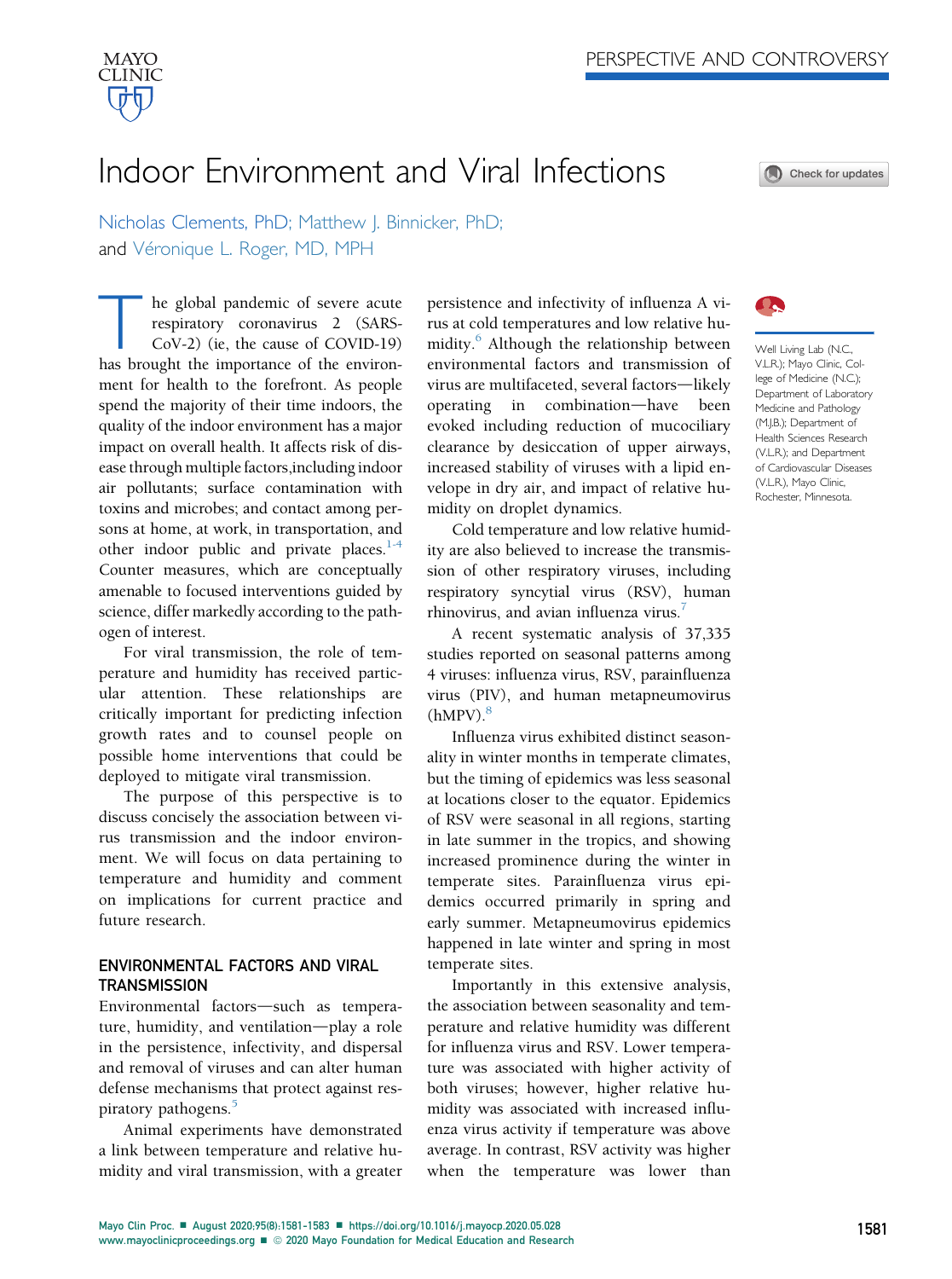average. This important work illustrates the complexity of the mechanisms of viral persistence and transmission and the importance of considering the impact of environ-mental factors on a virus-by-virus basis.<sup>[7](#page-2-3)</sup>

Severe acute respiratory syndrome coronavirus 2 (SARS-CoV-2) is the virus that causes COVID-19. SARS-CoV-2 most often spreads via droplets when infected persons exhale, cough, sneeze, or talk. Although a less prominent mechanism of transmission, airborne transmission of SARS-CoV-2 is currently a topic of growing interest.  $9,10$  $9,10$ The virus may remain infectious in aerosols for hours and on surfaces up to days. This emerging observation opens the door to mitigating interventions focused on ventilation and air filtration.

The link between humidity and temperature and the transmission of SARS-CoV-2 has been evoked but remains to be established. A recent study used weather data and global reports of infection to model COVID-19 growth rate before any intervention. This study indicated that higher temperature increased COVID-19 growth rate, relative humidity was associated with a nonsignificant decrease in growth rate, and ultraviolet light had the strongest effect in decreasing COVID-19 growth rate. Most importantly, a majority (64%) of the variation in COVID-19 growth rate remained unexplained by meteorological data. Examples of putative yet unmeasured factors include movements of persons inside and outside buildings and variations in immune response, possibly mediated in part by exposure to vitamin D.

Although it should be emphasized that the evolution of the current pandemic will provide more data points and inform future modeling, the available information urges caution with regard to the assumption of a substantial seasonal reprieve of the infection rates.

## PRACTICAL RECOMMENDATIONS

Interventions on environmental factors to mitigate viral transmission must be grounded in science. Indoor humidity and temperature levels are the product of a dynamic interaction between the outdoor and indoor environments and other factors such as building materials and configuration (eg, window tightness), air-conditioning systems, and the number of occupants. Options to control indoor humidity include in-duct humidifiers in central air systems or portable humidifiers, which are attractive because of ease of installation.

Because indoor humidity is not uniform, particularly in larger spaces or in residences with multiple rooms, its accurate assessment requires measurements at multiple locations, especially areas close to doors, windows, supply air diffusers, and return-air grilles. For most commonly available humidity sensors, the measurement error is less than 5% and therefore adequate for typical residential use. The American Society of Heating, Refrigeration, and Air-Conditioning Engineers (ASHRAE) recommends maintaining indoor relative humidity (RH) within the range of 40% to 60 % RH, and the United States Environmental Protection Agency recommends maintaining 30% to 50% RH, ranges that optimize thermal comfort, air quality, and reduce growth of mold. Indoor temperatures should be maintained within comfortable ranges. $^{11}$  $^{11}$  $^{11}$ 

With regard to future research, emerging evidence on possible airborne transmission of SARS-CoV-2 underscores the importance of studies focused on ventilation and airfiltration optimization to reduce transmission of viruses.

### **CONCLUSION**

This perspective underscores the critical importance of multidisciplinary research to advance science and practice on this topic. Virologists focus on events within the host cells, whereas public health scientists focus on exposures in populations and on the circulation of pathogens in communities. Building scientists focus on the optimization of our residential and working environments and how it can promote overall health. Research questions are often analogous across these scientific domains, which constitute a singular opportunity for transdisciplinary work. The worldwide threat of